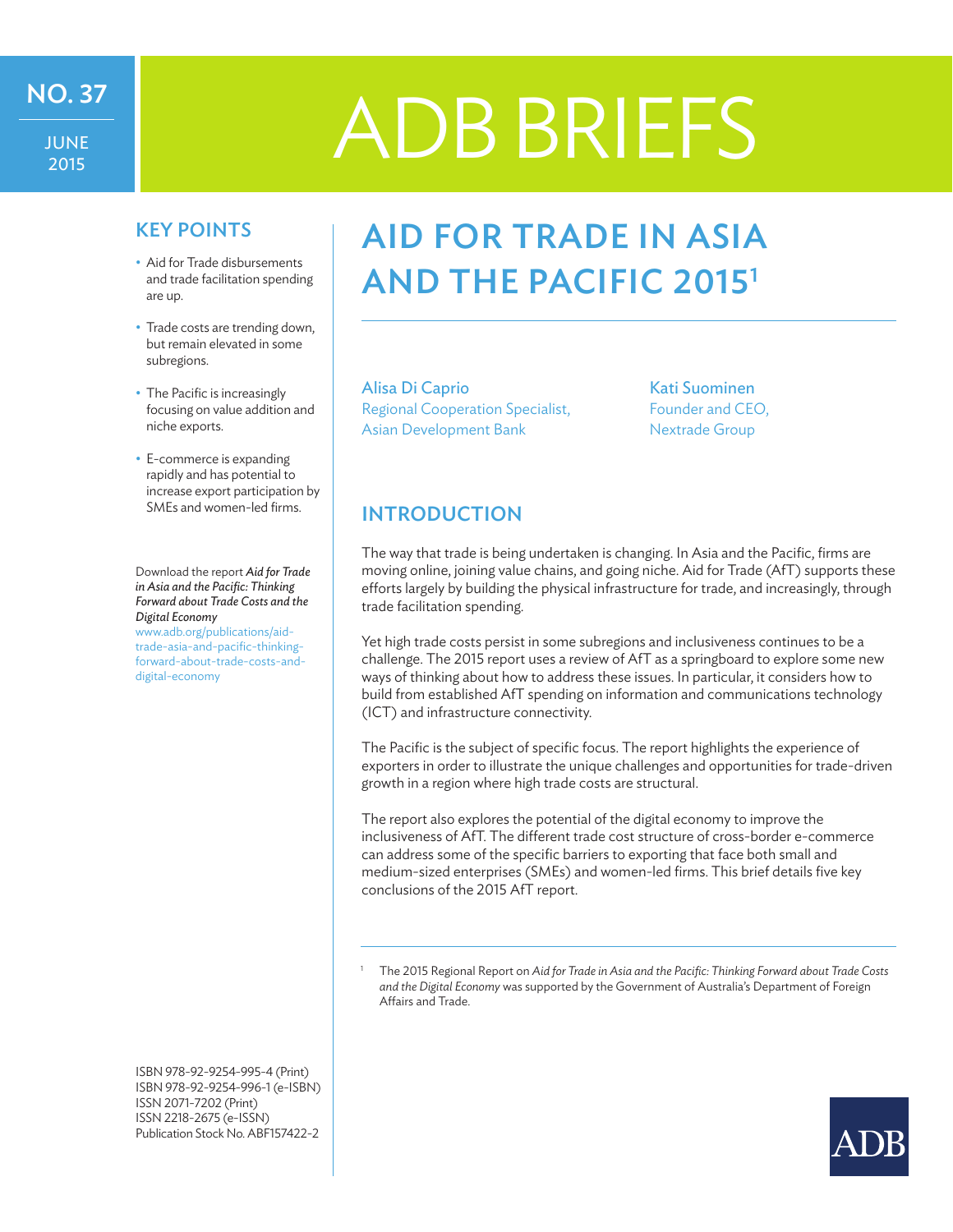Economies in Asia and the Pacific have in many ways been the foremost success story in international trade over the past decade. AfT has fueled this competitiveness.

Across the region, disbursements have gone mainly to transport, energy, and agriculture. This focus on economic infrastructure has had important impacts. An increase of 10% in AfT for infrastructure has been shown to increase exports by 0.3%.

In 2013, Asia and the Pacific was the second largest regional recipient of AfT dollars at \$14.9 billion of total disbursements (Figure 1). Within the region, the top country recipients were Viet Nam (\$2.6 billion), India (\$2.1 billion), Afghanistan (\$1.2 billion), and Bangladesh (\$903 billion). On a per capita basis, several Pacific economies including the Cook Islands and Tuvalu, are the largest AfT recipients in the world.

#### Figure 1: Aid for Trade Disbursements in Asia and the Pacific in 2004–2013 by Sector (\$ million)



Source: Organisation for Economic Co-operation and Development.

Significantly, disbursements in trade facilitation in Asia and the Pacific doubled from \$77.3 million in 2012 to \$155.3 million in 2013. The largest recipients include Myanmar, Afghanistan, Pakistan, and Viet Nam.

## AFT PROMOTES CONNECTIVTY TRADE COSTS ARE TRENDING DOWN

There are significant variations in trade cost profiles across the region. While Singapore; Hong Kong, China; and the Republic of Korea set the frontier of best practice in trading across borders, the region as a whole is about 35 percentage points away. Positively, most indicators that measure the time and cost of trade have improved significantly over the past decade, particularly for Central Asia and Southeast Asia.

In every subregion, time to export and import have come down and some countries have made significant strides (Figure 2). For example, in 2006 it took 43 days to export a product from Cambodia, in 2015 it only takes 22 days. Armenia has similarly cut the number of days from 37 to 16. Georgia has slashed export time from 54 days to 9.

#### Figure 2: Time to Export by Subregion, 2006 vs. 2015 (days)



Source: *Doing Business* database, The World Bank.

## PACIFIC EXPORTERS SEEK TO SEGMENT MARKETS

Geographic remoteness and small market size simultaneously raise the costs of trade and make the region absolutely dependent on it. Even in the best performing economies in the Pacific, trade costs are above comparator countries. In Fiji for example, it takes 19 days to export compared to the Caribbean average of 13 days.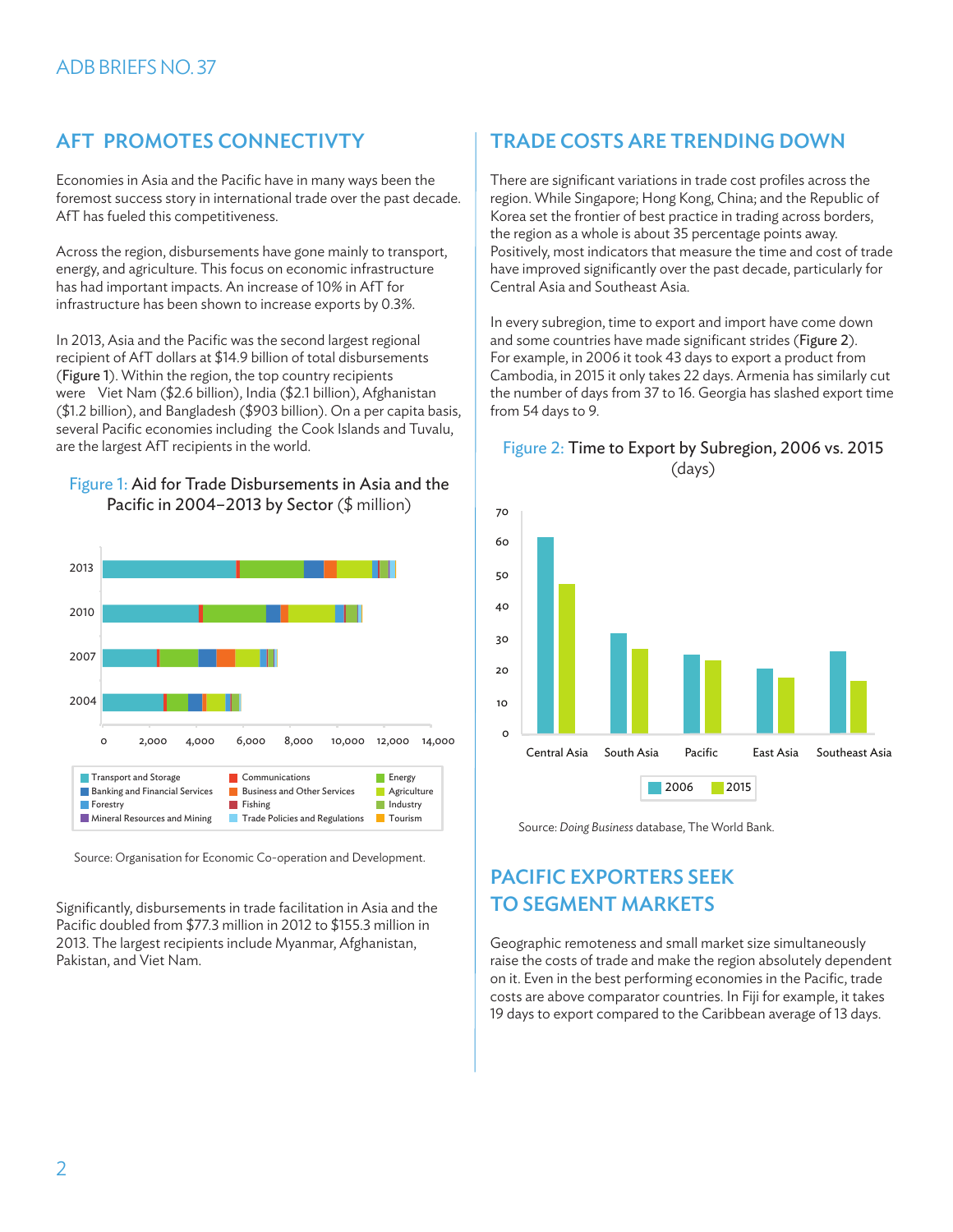AfT flows targeted at regional connectivity, through improved transport and ICT infrastructure, have contributed to declining trade costs. Among all subregions, the Pacific has made the greatest improvements in the Logistics Performance Index from 2007-2014.

Using surveys and interviews, the report showcases how successful Pacific exporters survive in world markets. There are two standout features. First, community-based production methods are typical of processed exports and some agricultural exports. This suggests social spillovers of exports may be underestimated. Second, niche marketing is leveraging remoteness and tourism flows to promote high-cost exports.

#### Women-led firms need targeted support to benefit from trade

Women-led firms face a number of well-known barriers to growth. Firms tend to be informal, underfinanced, and often operate in the low-value added sectors. This is reflected in regional data. In the formal sector, only 18% of all firms in Asia and the Pacific are led by women.

Yet, tellingly, women-led firms are just as likely to export as their male counterparts, and in fact are more likely to export in Central Asia, East Asia, and South Asia (Figure 3). In addition, a recent study showed that women-led firms in Malaysia, Philippines, and Thailand hired 17% more female employees than their male counterparts. This suggests that breaking the barriers to growth and upgrading of women-led firms can have particularly large social and economic returns.

The challenges to upgrading that differentially affect women include time poverty and limited physical mobility related to childcare duties. These make networking, skills building, and business development more difficult.

Mobile and internet connectivity have been identified as channels to address these issues by increasing access to information, and opening opportunities for networking and skills building among others. But a gender digital divide related to both access and usage still exists. In Azerbaijan for example, a 2014 survey of women entrepreneurs revealed that while 41% had an internet-capable phone, only 16% had activated it and only 6% used it for business activities.

#### The rise of e-commerce opens new possibilities for SMEs

Though SMEs are the majority employers in the region, their rates of export participation are generally below 30% and in the single digits for most countries. In Mongolia, only 5% of SMEs are direct exporters.

It is in this context that the rise of e-commerce is gaining attention. Asia and the Pacific is the world's leading e-commerce market at nearly half of global business-to-consumer transactions. And transactions are growing at an average of 50% annually for the region.

This trend opens up the possibility of a number of important benefits for SMEs in particular. Simply marketing online can help SMEs access a wider variety of potential consumers. It can



#### Figure 3: Firms' Export Participation by Gender of Owner and by Subregion (%)

Note: Data not available for all economies.

Source: *Enterprise Surveys 2014*, The World Bank.